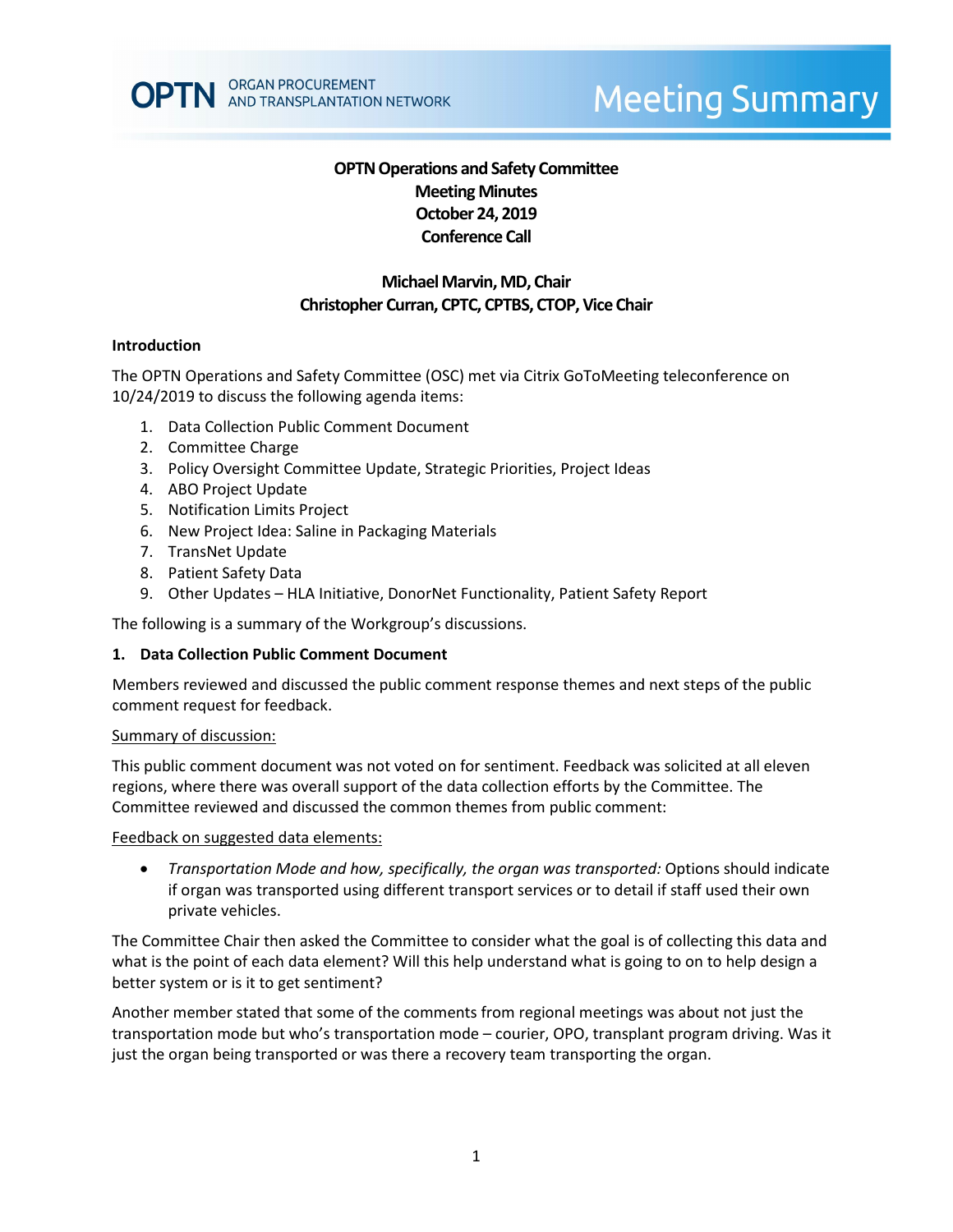The Vice Chair stated that when talking about assessment of cold ischemic time (CIT) and travel time, is it important to capture if a person from the team has the organ in their possession or not? A member stated that if there is a recovery surgeon, the travel time would be shorter.

The Vice Chair added that another data point that would need to be collected with each leg of travel is the hold time. There are many circumstances where an organ is recovered at midnight and then held at an OPO until later in the morning. There is not necessarily cold ischemic time, but rather scheduled cold ischemic time.

A member asked if the data could be collected stating whether the organ is accompanied by a recovery team or not. The Committee Chair stated that this would vary among organs. Typically, kidneys are not taken directly by the surgeon. Livers are typically accompanied by a recovery team but as allocation policies have changed, this would become more local. How important would this data be to have and how does it help with the overall goal?

The Vice Chair stated that some comments were concerning why this data was being collected when there is nothing to compare it to. The focus is to establish the current baseline and assess what it looks like. When there are policy changes moving forward in the future, there would be data to compare it to. Right now, the data being collected is to know what the current state is to identify the impact of future policy changes on transportation and CIT.

The Committee Chair asked the Committee what would be the best way to capture transportation mode. The Vice Chair stated that capturing the various transportation modes is important for knowing how often organs are flown or driven, but it would not show how long the organ was in transit with each mode.

The Vice Chair stated that the focus should be travel time vs. waiting time. While it is believed that OPOs enter this information currently, it is not in usable data format. If this information were able to be uploaded like other data elements, it would reduce the administrative burden. The more granular the data collection efforts are, there will be more pushback from OPOs in collecting this information.

Another member stated that there should be a list of the various modes of transportation with the members to check all modes that apply (car, helicopter, airplane, drones, none). There could be an "Other" field where additional modes not specified can be entered. The Committee agreed with this.

• *Who recovered the organ?:* There are many variations in recovery teams. This may not be a simple answer.

The Committee agreed that the three options are typically the primary accepting recovery team, OPO recovery team, and recovery team recovering on behalf of another center.

A member stated that there should be an ability to analyze who the primary center is based on acceptances/refusals. There are some instances where the initial primary team goes to recover the organ, declines it and then recovers the organ for another program.

A member asked why it would matter if the primary team or another team in the OR recovers an organ for another team. Another member answered that there are studies that suggest that behavior changes. As this becomes more frequent, it would be important to understand what these behaviors are. The member continued that this data may not be easily obtained in determining who the primary accepting center is.

The Vice Chair suggested the use of two drop down options: who recovered the organ and the disposition of the organ. There would be data of where the organ ends up going if the initial primary center does not accept the organ.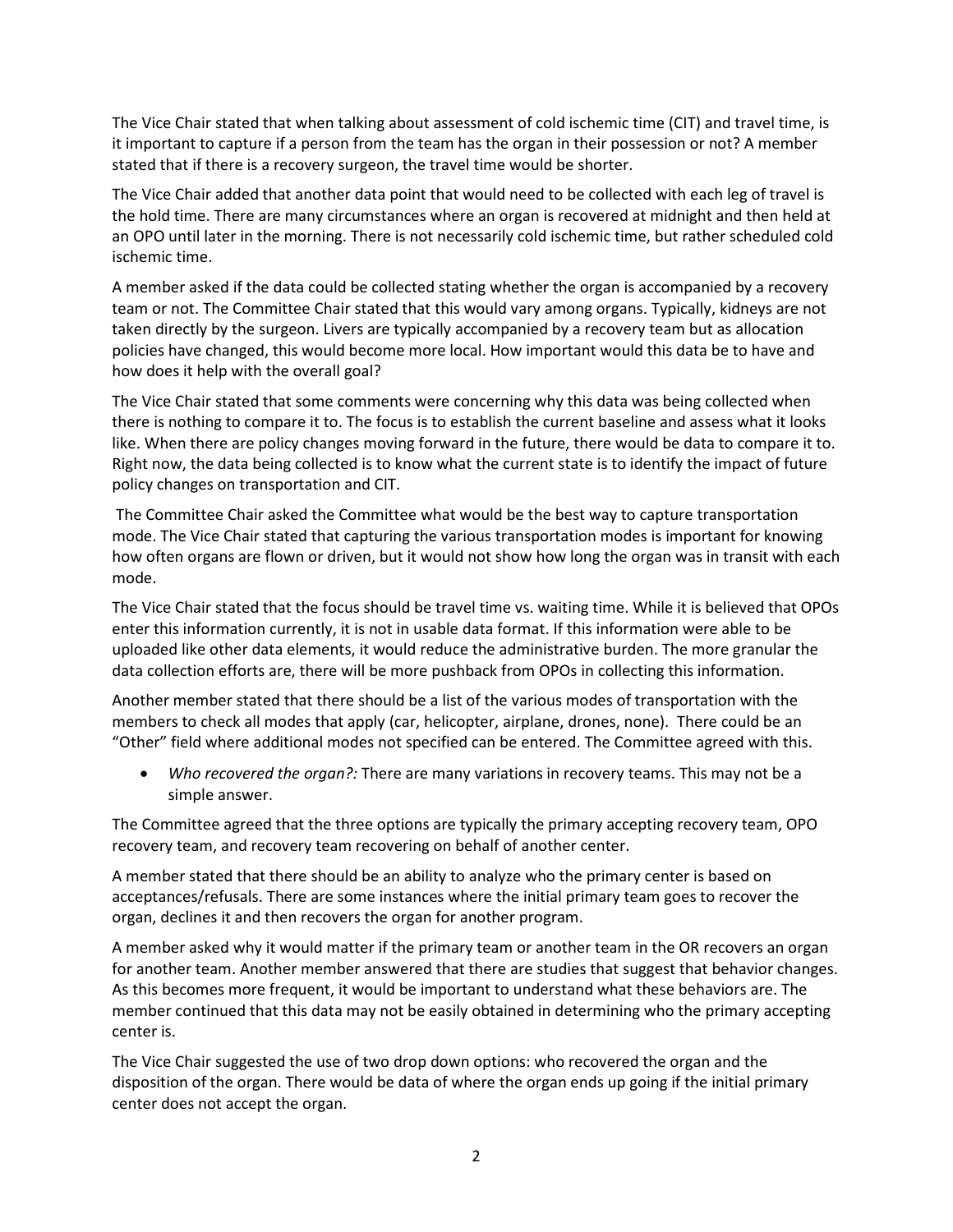The Vice Chair stated that the intent should be assessed – is the organ being recovered by the recovering team or is the team recovering the organ for another center?

The Committee Chair suggested documenting the surgical team that recovered the organ and then the intent being for self or other. In regards to intent, it would be when the recovery team enters the OR. The Committee agreed that these particular points would be important to assess further.

• *Time (hours) of organ transport from donor hospital to recipient hospital:* This is a variable data element. There are other factors to be considered that would influence this data element such as weather, traffic, and OR coordination.

The Vice Chair stated that the challenge with this data element would be when the organ is held for a certain period of time. If an organ is recovered, and the choice is made to not deliver the kidney immediately, and it is waiting on a pump, there can be an inaccurate depiction of the actual time. These two data points do not take into consideration that a lot of this time could be due to allocating. The organ may not be placed for 12 hours and transportation would not be due to the delay.

The Vice Chair asked that when an organ gets checked-in, is this done by scanning the TransNet labels. A member stated that for their process, when the organ arrives at the transplant center, it is sent to their transfusion services, who check the organ into their program. The organ is held until the OR is ready for the organ. If the check-in is used at the center, rather than in the OR, this would be more accurate in determining when the organ arrives. However, it would not take into account how long the organ may be held at the OPO.

Another member stated this data element is variable by organ. If kidneys were excluded, the delays and cold ischemic time have a big impact on the allocation. Kidneys have a bit more room for cold time.

The Vice Chair stated that there should be a time for when transportation begins and ends. The Committee Chair stated that for the non-renal organs, the time the organ label was scanned to organ check in would be the best data points to collect for the purposes of travel.

The Committee Chair asked what would be the best data points to consider for kidneys? The Vice Chair suggested looking at the time the kidney was picked up for delivery. A member cautioned this because it could be that the organ was held on a pump at the OPO before going out for delivery. Do we have to consider the change over time? The Committee agreed to discuss this in further detail.

A member stated that there were comments regarding GPS tracking organs. The Vice Chair clarified that this is done by some OPOs but this is something that cannot be mandated.

Feedback on suggested data sources:

- *Use of the Deceased Donor Registration (DDR) form to collect data:* There was *o*verall agreement that the use of the DDR is most reasonable.
- *OPOs:* There was overall agreement that OPOs would have the information needed to record the majority of the suggested data elements. It would be more reasonable for the transplant programs to collect organ check-in data.
- *Transplant Recipient Registration (TRR) form:* Feedback received suggested that the TRR form would be the most appropriate source for transplant programs to collect organ check-in data.

The Committee agreed with the feedback received.

#### Additional Suggestions:

• *Costs:* Although challenging to collect, the majority of the feedback received suggested that there should be some type of methodology for cost assessment.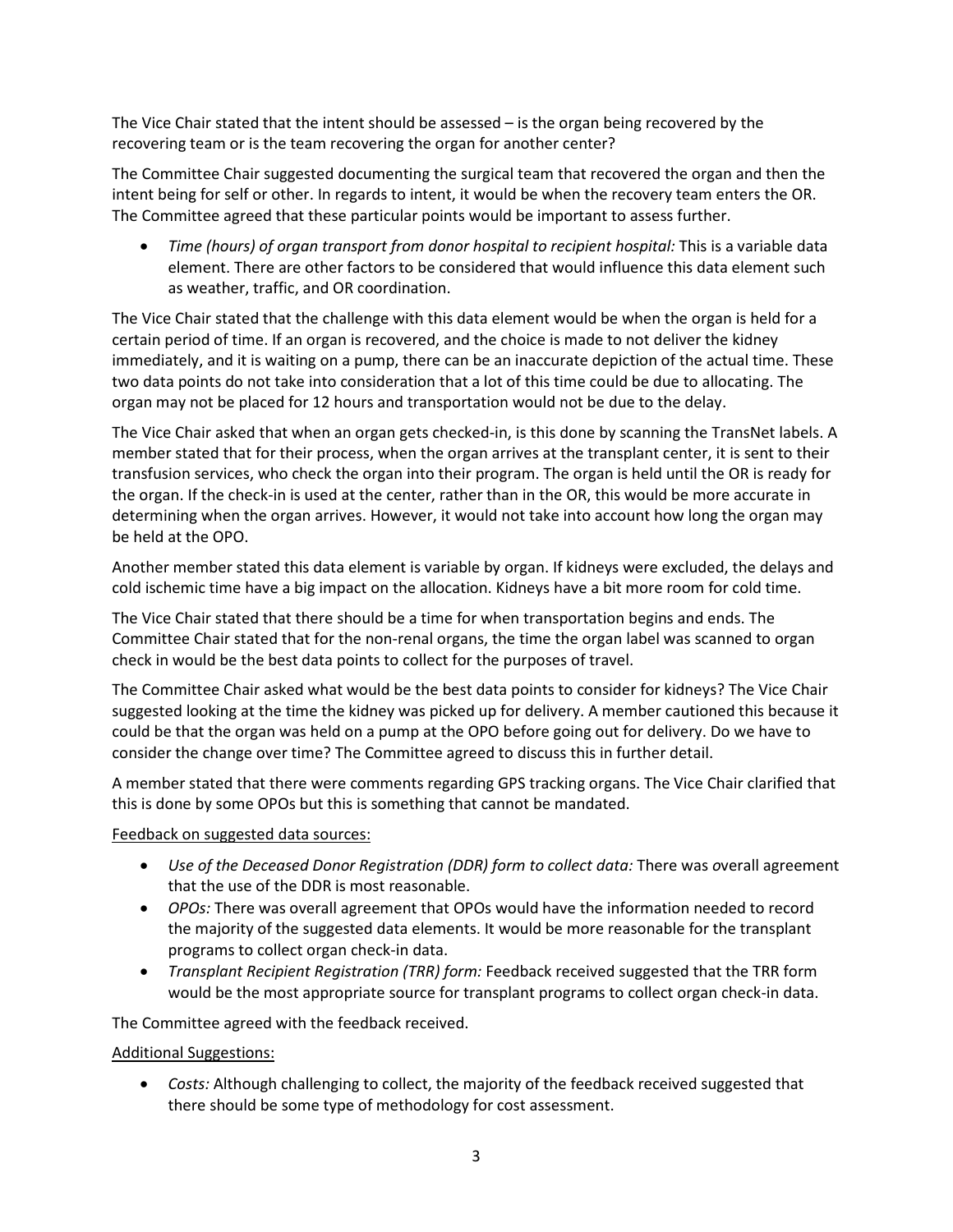The Committee agreed that this information would be great to obtain, but due to variations, there are many challenges of collecting this information. The data could be extrapolated from the data collected.

- *Data should be collected to reflect coordination time/allocation:* Several commenters suggested collecting data points that influence the suggested data elements, such as acceptance and decline (late turndown) rates.
- *Preservation Mode:* Several commenters suggested capturing data on whether or not an organ was placed on a pump and the mode of preservation that was used (cold vs. warm, static vs. continuous, other).

The Committee agreed that these data point should be included.

• *Organ Discard Rates:* There were a few commenters who suggested evaluating the organs that were discarded due to transportation challenges.

The Vice Chair commented that there have been conservations around how long organ donation cases are taking now. Longer allocation times are being observed even if the OR is being pushed off because allocation is taking so long, and not having anything to do with logistics.

#### Concerns:

- *Administrative Burden:* Many commenters voiced concern on the administrative burden of collecting additional data.
- *Data/Other Factors:* There were a few commenters who cautioned that as travel increases, there will be other factors that would need to be taken into consideration, such as procurement team staffing and pilot availability.

The Committee considered the desire for data and tried to balance it with the concerns of administration burden in their decision making.

#### Next Steps:

The Committee discussed next steps for the data collection project. There are two proposed projects:

- *Collaborate with UNOS Labs in cold ischemic time (CIT) project:* Currently, UNOS Labs is working on a pilot to collect data related to cold ischemic time (CIT). UNOS Labs will conduct the data collection and will provides updates to the Committee. The Committee will have the opportunity to analyze the data and determine next steps and data elements for a future data collection proposal.
- *Potential project/Research Paper – Increased case time due to broader distribution:* Research paper that would evaluate the time of authorization to the time of cross clamp.

The Committee Chair provided members with an overview of the potential research paper. CIT is a valid data element to consider, but it does not take into account surgeon judgment and donor hospital OR availability. It is believed that due to this, organ check-in is a valid data element because organ check in is when the organ got to the recipient hospital. It takes away the judgment of the surgical team of when they start and the logistics of the recipient hospital.

The Committee Chair continued that as far as case time is concerned, there is no data that has been observed that discusses that case time increases due to whatever reason. The Vice Chair stated that there are time periods in the course of policy change implementation where the impact of case time prior and following those changes. It is believed that there is readily available data right now that could help in the evaluation of this.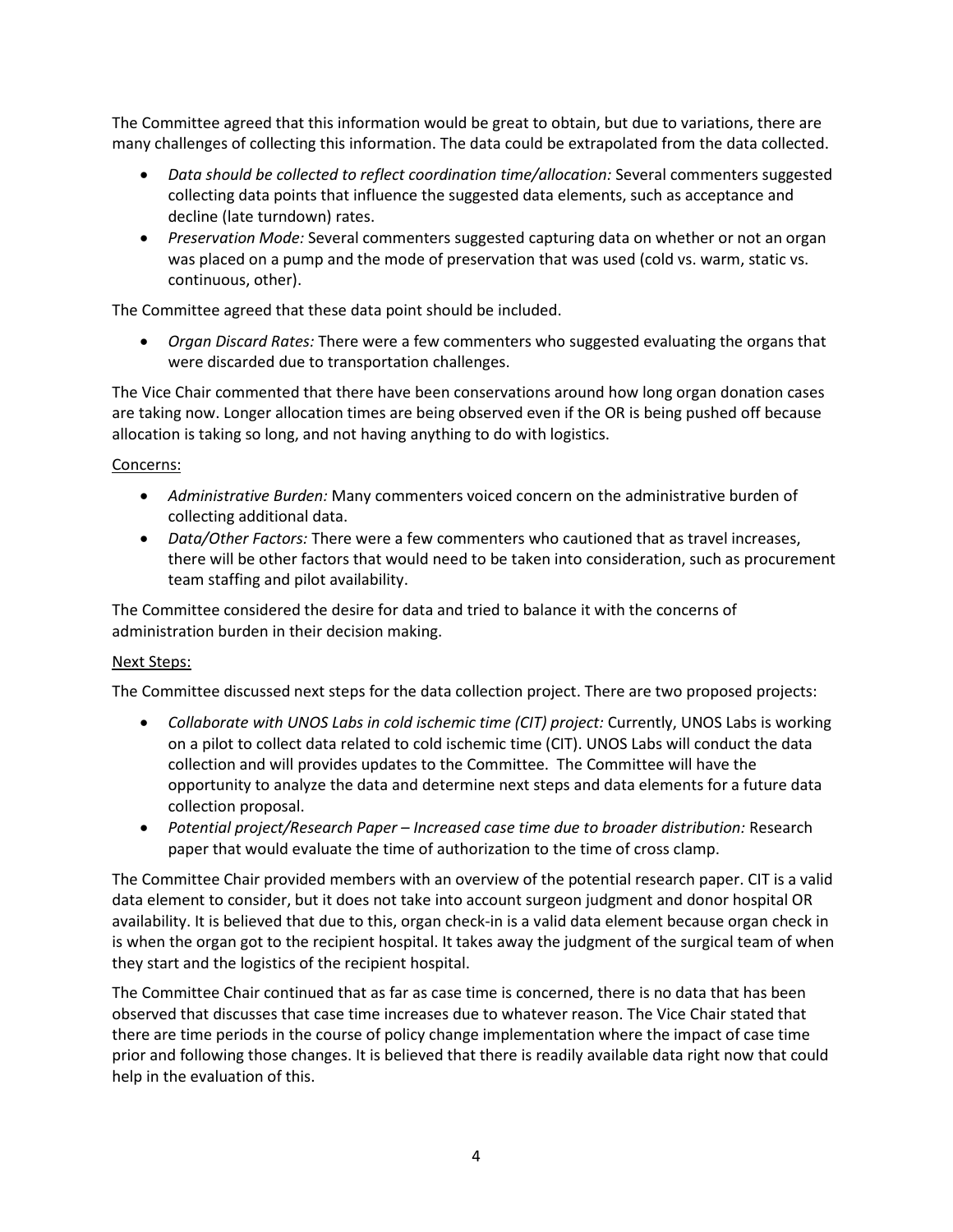The Committee Chair asked what resources could be used and what steps would be needed to gather and analyze the data. UNOS staff stated that this type of project would not be a typical Committee project that would need to go through the public comment process since it is research based. The Committee would need to decide what parameters they would like to analyze. UNOS research staff would then pull the data, and create some statistics and figures to use. The full data set is also available. The Committee was encouraged to decide what specifically they would like to get out of the analysis.

A member stated that this was something they are working on at their OPO to increase length of case times. They have been realizing that in just looking at the data, some of the context is missed. For example, who is setting the OR time and can this really be linked to allocation? How are other factors considered?

The Vice Chair stated that the nuances being discussed have always been factors before allocation changes went into effect. When looking at aggregate data, it can show a trend prior to and after allocation changes. The data would likely support that there are statistically significant changes to allocation time.

Another member asked if there was an increase in utilization observed as well. The Vice Chair stated that there are papers out from the UNOS organ-specific groups that have looked at the impact of policy changes. There was a nine month report for lung and it was found that the utilization was very similar, but the shift where transplant occurs changed

The Vice Chair added that the changes are not just about discard rates, but also about recovery rates. Did the recovery rates change because organs that previously would have been placed because of length of time of allocation or other factors, didn't get recovered that would have in the past?

The Committee Chair suggested in forming a small group to work on the research paper further. The group would discuss what data fields are available and what data should be requested and develop a hypothesis.

#### Next steps:

• OPTN Board of Directors Meeting: December 2-3, 2019 in Dallas, TX

#### **2. Committee Charge**

The Committee reviewed the revised Committee charge and voted to move it forward for Board approval.

#### Summary of discussion:

The Committee members were provided with an opportunity to review the current charge and make revisions. The Committee drafted a revised version of the Committee Charge which was sent to the Executive Committee for review and feedback. The Committee reviewed the revised Committee Charge and made one change by changing the term "process" to system" in the first sentence. The Committee voted to approve the following language by a vote of 15 in support, O opposed, and 0 abstentions.

The Operations and Safety Committee seeks to improve the quality, safety and efficiency of the organ donation and transplantation process-system. The Committee reviews de-identified transplant and donation-related adverse events and near misses reported to the OPTN by the transplant community, in order to identify potential improvements and policy revisions that may prevent future such occurrences. Based on input from the community and committee experience, and with collaboration from other committees as needed, the Committee may initiate, develop and recommend projects to the Board.

#### Next steps: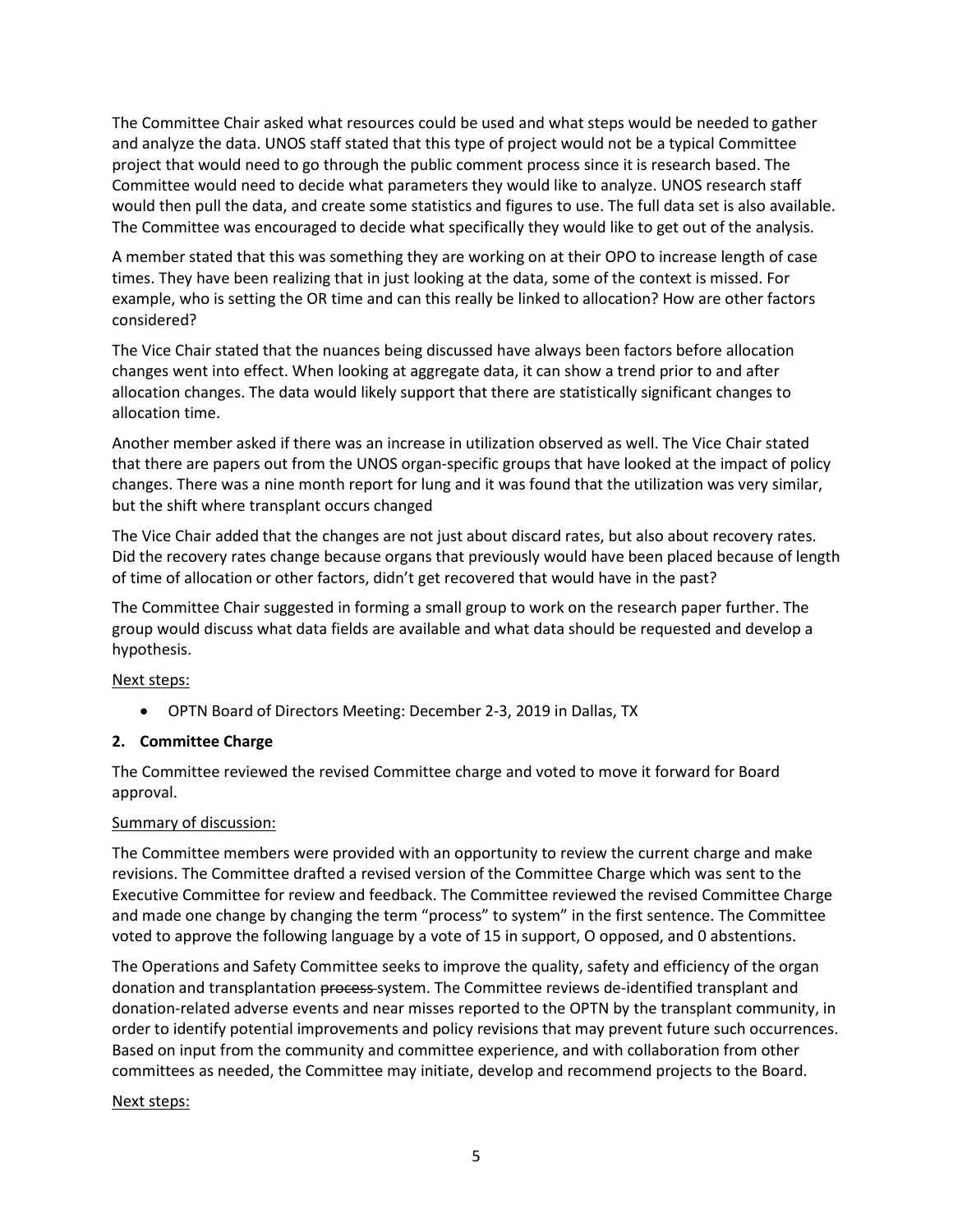The Committee Charge will go to the OPTN Board for review and vote during the BOD meeting in December.

# **3. Policy Oversight Committee Update, Strategic Priorities, Project Ideas**

The Committee Vice Chair provided members with a Policy Oversight Committee (POC) update.

#### Summary of discussion:

The purpose of the POC is to advise the Committees and Board of Directors on:

- Strategic planning activities
- Prioritization of OPTN policy development activities
- Evaluating policy proposals prior to public comment
- Coordinating policy issues that have broad implications across OPTN committees; and
- Ensuring that all OPTN governance groups consider and justify compliance with the requirements of the final rule as part of the policy development process.

The POC's work to identify potential strategic policy priorities has led to the identification of the following three themes:

- Continuous distribution
- More efficient donor/recipient matching to increase utilization
- Improved equity for multi-organ and single organ candidates

The goal is to maximize benefit to the transplant community and provide recommendations to the Board of Directors. Individual committees will sponsor specific projects.

The Committee was asked to brainstorm on projects the OPTN should pursue in relation to the themes that were selected.

The Vice Chair stated that for the more efficient donor/recipient matching to increase utilization theme, there was discussion on the dynamics that go into the process for organ allocation. Currently the process is not efficient and it was suggested that unless it is an urgent matter, it may be more realistic to make organ offers during daylight hours (7am – midnight).

A member stated that in regards to the multi-organ and single organ candidates theme, there should be qualifying criteria for kidney with other organs as well as safety net. Based on the success of liver/kidneys, this makes sense to do so for other organs.

The Committee Chair stated that when talking about kidney allocation and kidney discards, there should be consideration on the outcomes of the recipients. There should be some data to look at what organs should be discarded/should not be used.

The Vice Chair stated that the decision would be at the discretion of the surgeon and the patient. There should be a safety net for recipients who receive marginal organs. A member stated that this could lead to gaming of the system.

The Committee Chair stated that it may be more beneficial to have a centralized location for biopsies. For high KPDI kidneys, these organs would be placed on a pump and a biopsy would be performed after a certain timeframe.

A member stated that relationships lead to getting more done and this is not accounted for in the system. Increasing visibility in DonorNet would be helpful in allowing members to log in and check the status of offers.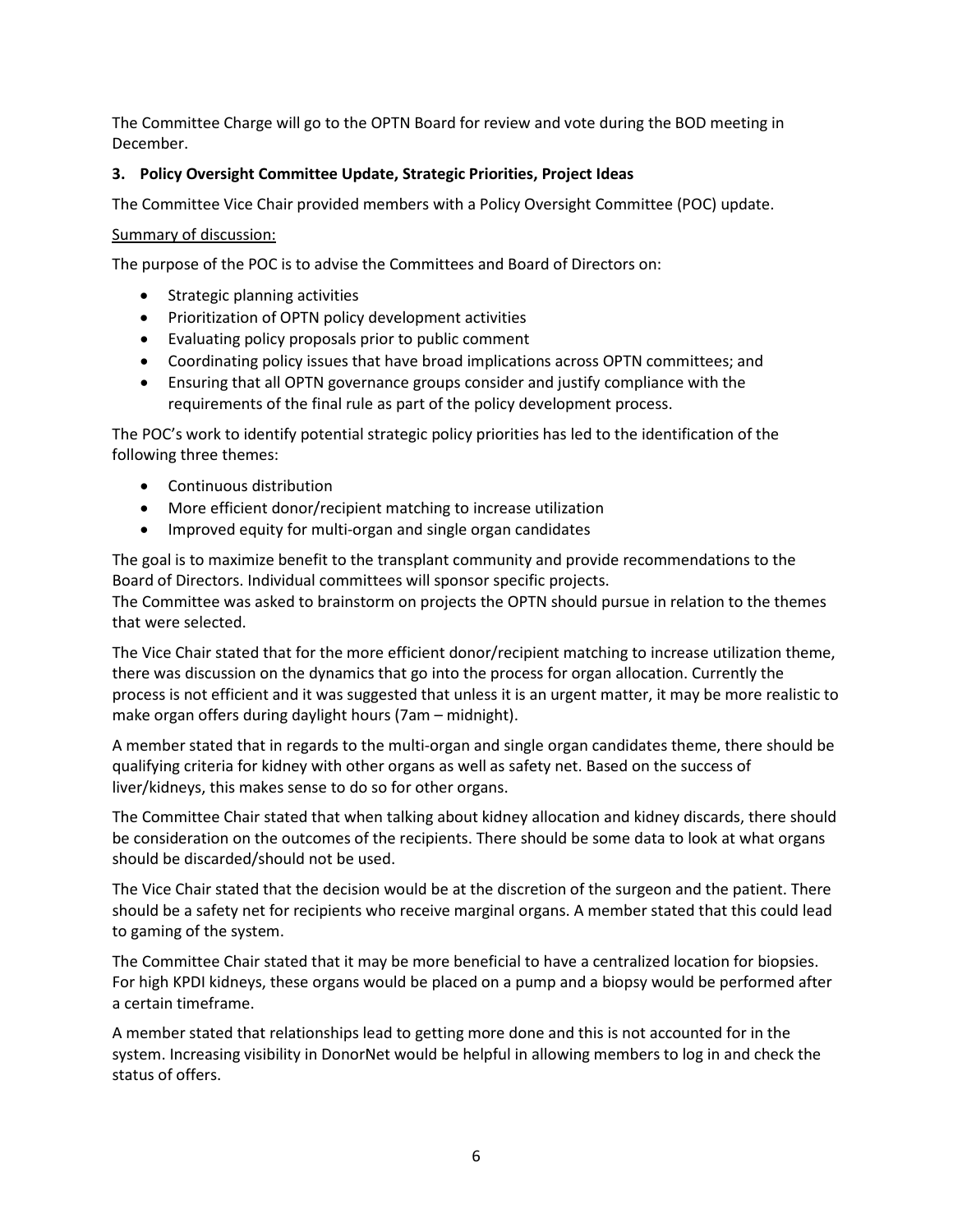The Vice Chair stated that in addressing how to improve process, discussion regarding what's best for the patient needs to be at the forefront. A member added that transplant programs be held accountable as well.

A member stated that in regards to continuous distribution, the lung community is not convinced that this is the best approach. DSAs did help with getting sicker patients transplanted. It was suggested that there be a modification to the Lung Allocation Score (LAS) and including waiting time as part of the LAS. This project idea would be sent to the Thoracic Committee for consideration.

Another member suggested that there should be data on non-productive donors. Observing what trends are there could help in boosting the efficiency of the system. The Vice Chair agreed with this and stated that the trends observed could help answer the question of whether there are similar donors in other areas of the country where the donor would have been used?

A member stated that there are wide variations that are hard to justify. With a growing number of enrollment in the HOPE Act, this is a great opportunity to increase. Using the data would allow the OSC the opportunity to inform the community. Another member stated that Hepatitis C donors used to be address conservatively as well.

Another member asked that if the PHS guidelines are revised, are there conversations happening of what that would mean for the OPTN mandate? A HRSA representative stated that the feedback received regarding the PHS guidelines are under review and discussion of the final regulations.

A member stated that the Ethics Committee put out a white paper last year regarding multi-organ transplant. It was suggested that the OSC should review the Ethics white paper. The recommendations in the white paper should be considered for a potential project.

#### Next steps:

The Committee will continue to brainstorm project ideas that align with the POC themes.

#### **4. ABO Project Update**

The Vice Chair provided an update of the Committee's ABO project.

#### Summary of discussion:

Committee leadership provided an update on this project that will result in both a guidance document and policy changes. The Committee Vice-Chair provided an overview of the sections of the guidance document. The workgroup will continue to finalize both the guidance document and policy language in order to develop proposals that will be distributed for Spring 2020 public comment cycle.

Committee leadership encouraged the members to review the proposed documents.

#### Next steps:

The Committee will vote on final documents dur**ing the next Committee meeting.**

#### **5. Notification Limits Project**

The Committee reviewed and provided feedback on the Allocation Based Notification Limits project.

#### Summary of discussion:

The proposed solution for the notification limits project is to:

- Replace local/non-local limits with fixed limited defined by the OPTN
- Limits will be based on match type/allocation (higher limits based on donor criteria)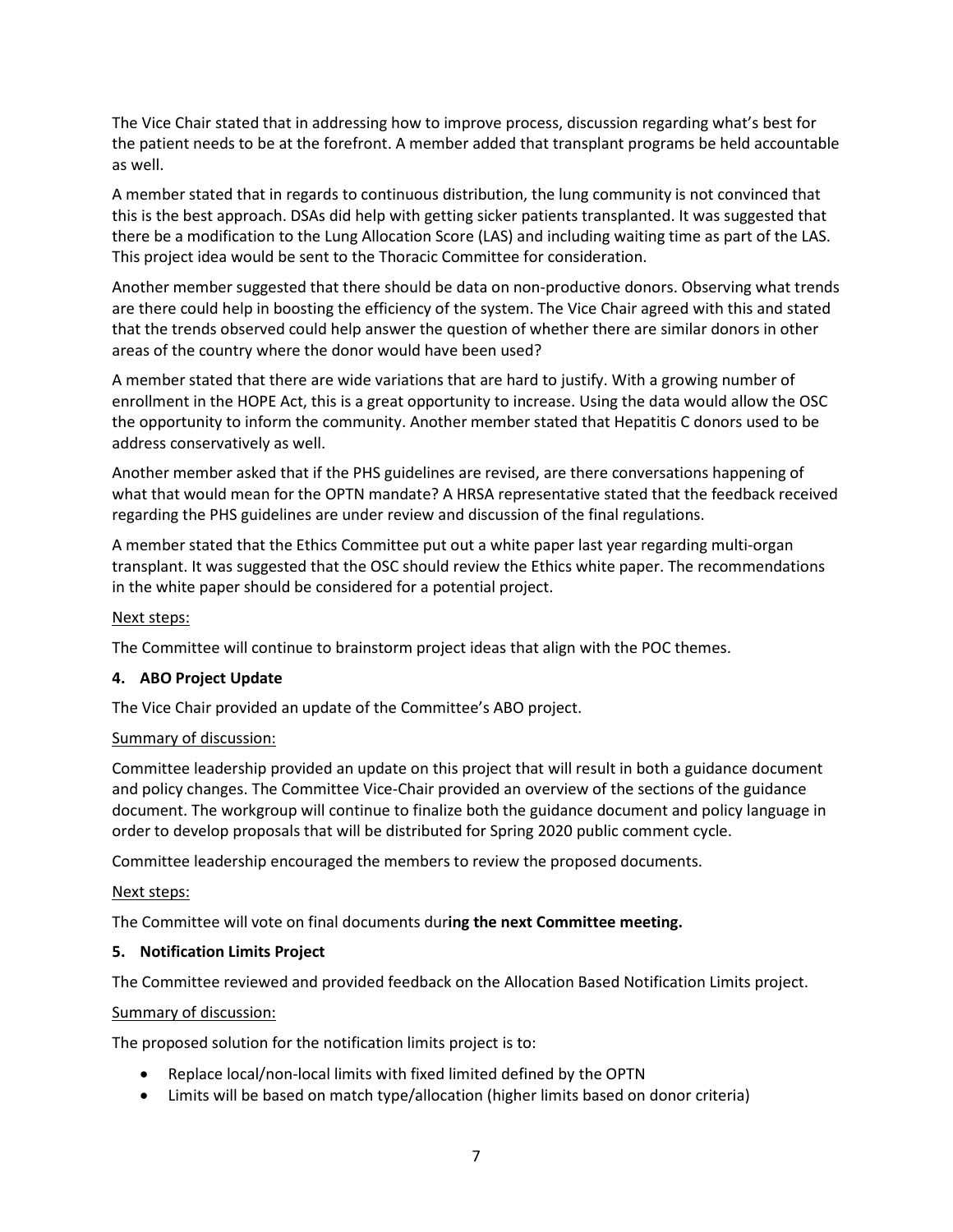- Program limits only (no candidate limits)
- Remove pre versus post recovery limits
- Balance organ placement efficiency versus notification volumes

The benefits of these changes would:

- Allows for different limits across organ types
- Consistent with allocation policy so more transparent for members
- Easier to incorporate into continuous distribution

A member stated that this project does not take into consideration the relative behaviors of transplant programs. Weighting the notifications of offers sent to transplant programs that would be known to take the organ could help in avoiding delays in the offer process.

The Vice Chair stated that transplant centers set who is going to receive the local vs. import offers. As DSAs are going away, these dynamics would need to change. UNOS staff stated that this is something that is being looked into and there is discussion on the ramifications that this may entail as well.

A member commented that on high KDPI's, the number of centers should be rounded up to 20 instead of 15.

The Committee agreed and supported the proposed notification limits that was presented. A member asked if these notifications would change as cold ischemic time (CIT) increases. UNOS staff stated that the notifications would be system based and set. They can be changed upon evaluation (6 months, 1 year, etc.).

The Vice Chair asked how this would impact the Organ Center making the national offers. Would this give OPOs more control on making national offers? UNOS staff clarified that the limits would be taken into affect of the circle sizes that are determined for each organ. Anything within the circle size would be at the control of the OPOs and anything outside of the circle size would go to the Organ Center.

A member asked if there was any conversation about allowing transplant programs to know how many centers the offers have gone to. There should be some transparency to the process.

#### Next steps:

The Committee will provide any additional feedback and questions they may have on the notification limits project.

#### **6. New Project Idea: Saline in Packaging Materials**

The Committee reviewed a proposed new project idea regarding saline in packing materials.

#### Summary of discussion:

To date, there have been 8 cases reported of kidneys that were either partially and fully frozen. There has been an inability to determine the root cause of these cases, but it is believed that the saline in packaging mixed with ice caused the organs to freeze. Committee members were asked their thoughts on if this was a project that should be taken on by the Committee and what approach should be used to address the issue.

The Committee members agreed that this would be a project they should address. A member stated that an educational video would be helpful. The video would have the ability to show the pieces of the packaging process.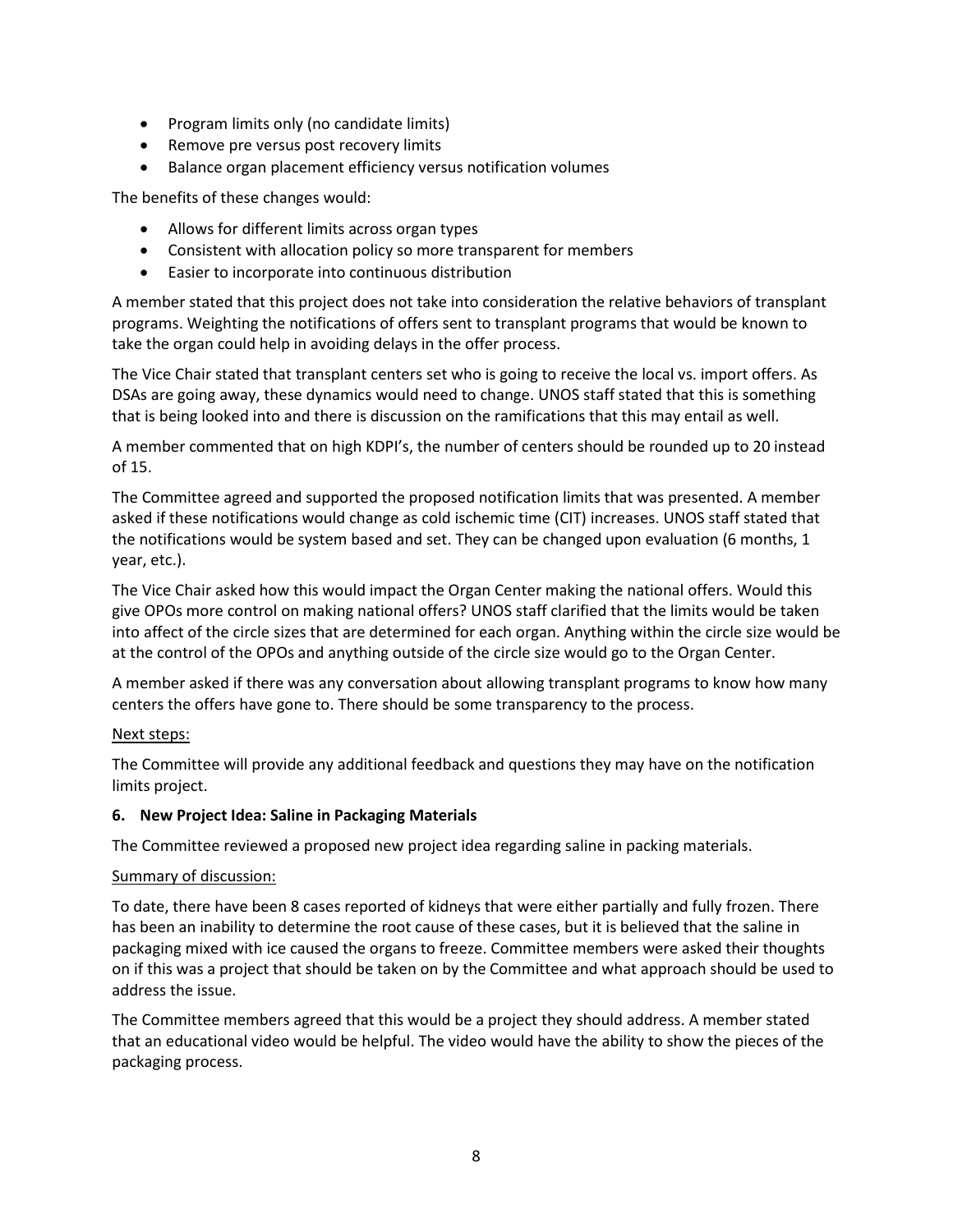The Vice Chair also suggested that a review of *OPTN Policy 16.3.A: Internal Packaging* would be helpful as well. There is variation among OPOs in how organ are being packaged. There may need to be more detail in the policy.

A member stated that the policy does not mention what exactly goes between the required barriers. The temperature of the ice is a factor when packaging organs.

Another member stated that this would not be just for OPOs, but also for transplant programs who are doing KPD's that are shipping and doing their own packaging. These transplant programs are at an increased risk of not understanding some of these mechanisms in packaging. The more detail or best practices that can be provided would be a great help to those programs.

#### Next steps:

The Committee will continue to discuss a project plan to best address this issue.

# **7. TransNet Update**

The Committee reviewed and discussed the January 2017 – September 2019 TransNet Data. Members also discussed TransNet updates.

# Summary of discussion:

A member stated that it is difficult to determine what causes the outliers in the data. It could be a temporary inability to access TransNet.

Members were updated on current projects regarding TransNet. The extra vessels labels project has been completed. Currently, there are bug fixes being done and autlogs included in the TransNet app. There has been more TransNet training opened to provide a descriptive educational offering in how to troubleshoot issues with TransNet. The first training will begin in December.

There has been a trend seen among the community of device usuage. At the beginning of the year, the usage of Android vs. iOS was 50/50 and has now shifted to 80% of iOS usage to 20% Android usage. As this trend continues to lean towards iOs, this would allow for support other platforms within iOS.

A member stated that their program has been moving towards using iOS due to problems with Android. It is unclear whether this is due to the device or software.

The Vice Chair asked what the frequency of use of TransNet is in the ICU for labeling specimen vs. in the OR. UNOS staff stated that this varies among OPOs but that it appears some members are trending towards more use while others are less use because of the expense of having multiple devices.

The Committee Chair asked for an update on the transplant center app. Currently, there is work being done to share data between TransNet and electronic medical records (EMRs).

The Vice Chair asked if there has been any discussion on intergrating TransNet into DonorNet. Additionally, is there any move towards transferring data as used rather than checking in and out of the system to upload this information. UNOS staff explained that there are still some security logistics that has created a challenge. Most of the issues are due to offline activities in the mobile apps.

#### Next steps:

The Committee will continue to be updated as Trans**Net data and projects progress.**

# **8. Patient Safety Data**

The Committee reviewed and discussed the January 1, 2016 – June 30, 2019 Patient Safety Data.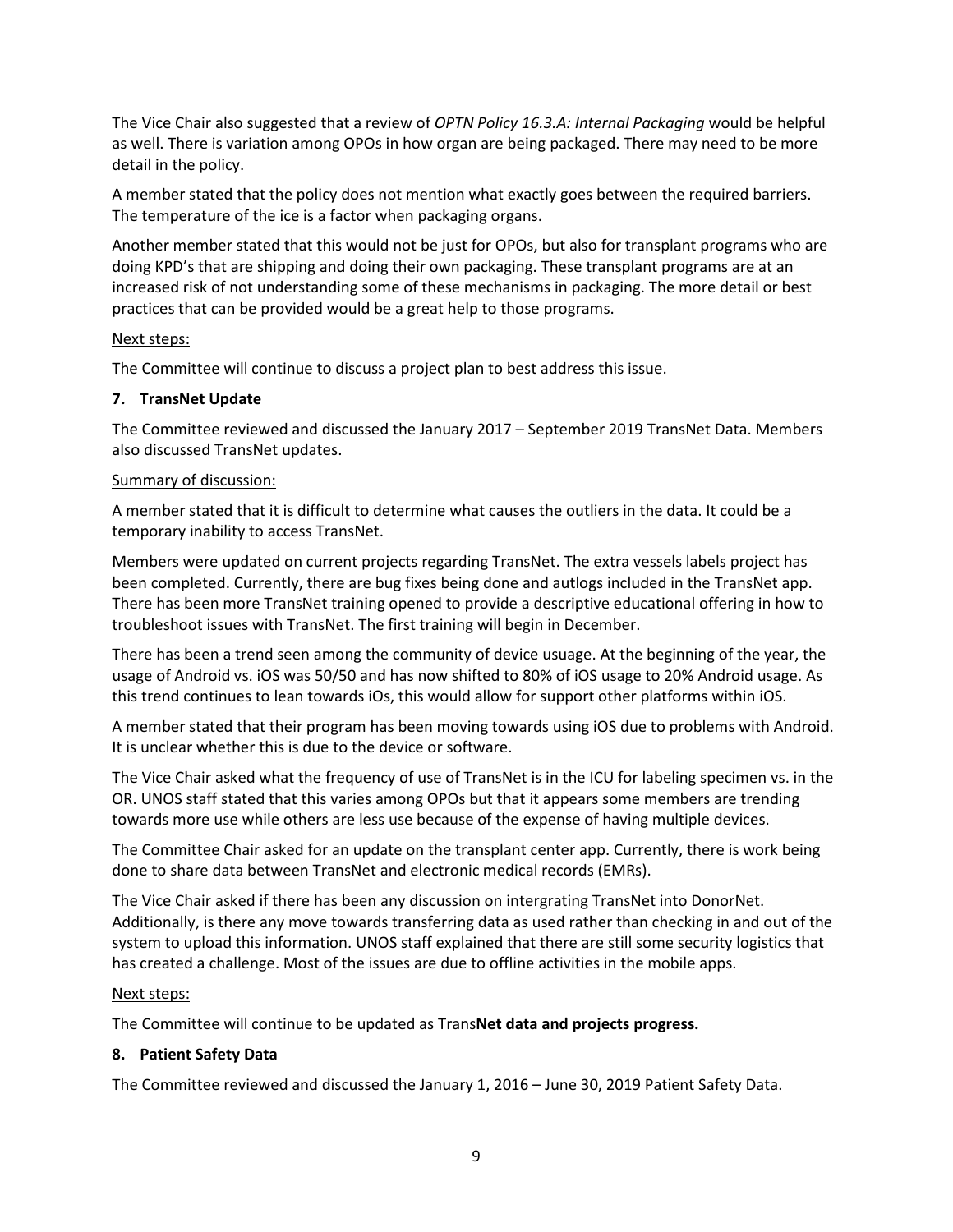#### Summary of discussion:

The Committee Chair asked if the decrease in patient safety events are truly due to there being fewer safety events. UNOS staff stated that the it is hard to determine how many events there truly are since the events included in the data is only what is reported to the OPTN.

A member added that in the past, the policy language became more clear with extra vessels, resulting in patient events related to this to decrease. The awareness these changes have made could be accounted for the decrease in these types of events.

The Vice Chair stated that with broader sharing, the relationship between members could affect how cases are reported. The relationships between transplant programs and OPOs may not be as close as they used to be. It may be more likely that an out of region transplant program may report an even rather than call the OPO.

The Committee Chair stated that there should be an asterisk by death for living donor related events data that distinguish that the deaths are directly related to organ donation or not.

The Vice Chair asked if the Data Entry information shared is what is reported through the patient safety portal. There are lots of DonorNet data entry errors. When looking at DonorNet - ABO in 2018, it is known that there was an error and it may have been categorized as a testing error. It is unsure where this would be shown in the data.

A member asked how much of the "event impacts on any organs" is related to broader distribution? The Committee Chair stated that the data was regarding non-recovery of an organ and that this is something that should be tracked when considering broader distribution.

The Vice Chair stated that policy should have a list of events that are required reporting to patient safety. Currently, there is no obligation for reporting. The reporting should not be done punitively, but it would be helpful to know what to look at to determine what needs to be improved.

A member stated that there will be a challenge where members may self-report in a way to get out of policy violations. The Vice Chair stated that this should not be assumed and that there are some things that fall into the category of needing investigation, which would be standard for any quality event, management process, or root cause analysis.

The Vice Chair stated that some of these cases are not all patient safety events but instead an issue of lost opportunity. This should be clearly categorized so that members do not see them as punitive to promote reporting.

The Committee Chair stated that loss donors would be important data to consider with broader distribution. The Committee agreed to look at trends during the spring meeting and yearly to further evaluate the patient safety reporting data.

# **9. Other Updates – HLA Initiative, DonorNet Functionality, Patient Safety Report**

The Committee was updated on the status of pending IT projects.

#### Summary of discussion:

#### HLA Initiative

The Committee Chair summarized the project. This project is an initiative to get HLA software to communicate directly into DonorNet.